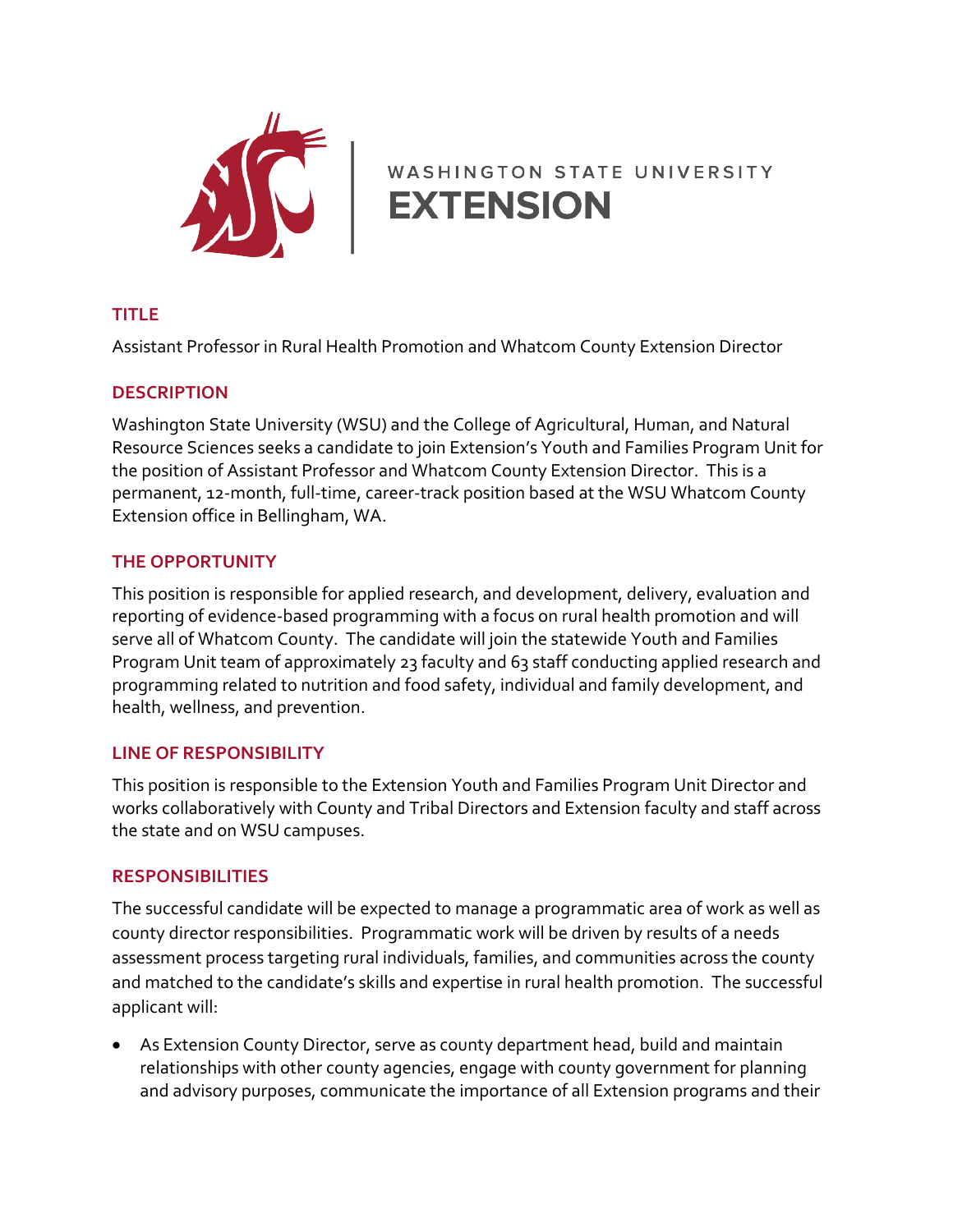benefit to the community, manage the Whatcom County Extension office, supervise county staff, and provide leadership for operations related to fiscal and budget management and civil rights compliance.

- Conduct applied research in the areas of health, promotion, and/or prevention. This may include research on community-based research methodologies, individual and communitybased programming, dissemination and implementation science, rural health, health equity, etc.
- Establish and maintain strong extramurally funded Extension and applied research programs.
- Build and maintain cooperative, respectful, trusted, and collaborative working relationships with county, regional, and statewide Extension faculty and staff; county, state, national, and tribal partners; governmental agencies, and stakeholders.
- Participate in and provide effective and appropriate levels of service as a faculty member of Washington State University College of Agricultural, Human and Natural Resource Sciences; Extension; and the Youth and Families Program Unit.

## **REQUIRED QUALIFICATIONS**

- Earned Master's degree in human development, psychology, sociology, prevention science, social work, public health, family and consumer sciences, evaluation, or other related field by the time of hire.
- Two years of experience delivering and/or managing health related programming in a community setting.
- Evidence of administrative and leadership effectiveness in a complex organization with responsibilities for budgeting, financial planning, personnel management, strategic planning, and critical decision-making.
- Demonstrated commitment to expanding and fostering diversity, social justice, and inclusion and ability to work with a variety of diverse individuals and communities.

## **PREFERRED QUALIFICATIONS**

- Ph.D. in human development, psychology, sociology, prevention science, social work, public health, family and consumer sciences, evaluation, or related field.
- Record of promising research on health programming as evidenced via scholarly products such as peer-reviewed journal articles, Extension publications, and national presentations.
- Experience in needs assessment-driven program delivery and evaluation.
- Demonstrated resource acquisition skills and management of grants and other revenue generation.
- Proven ability to work in multi-disciplinary, collaborative programming.

## **JOB EXPECTATIONS**

• Reliable transportation for year-round travel is required. Mileage will be reimbursed for work-related travel at the approved state rate if using a private vehicle. While using a private or WSU motor pool vehicle for official business, have current automobile liability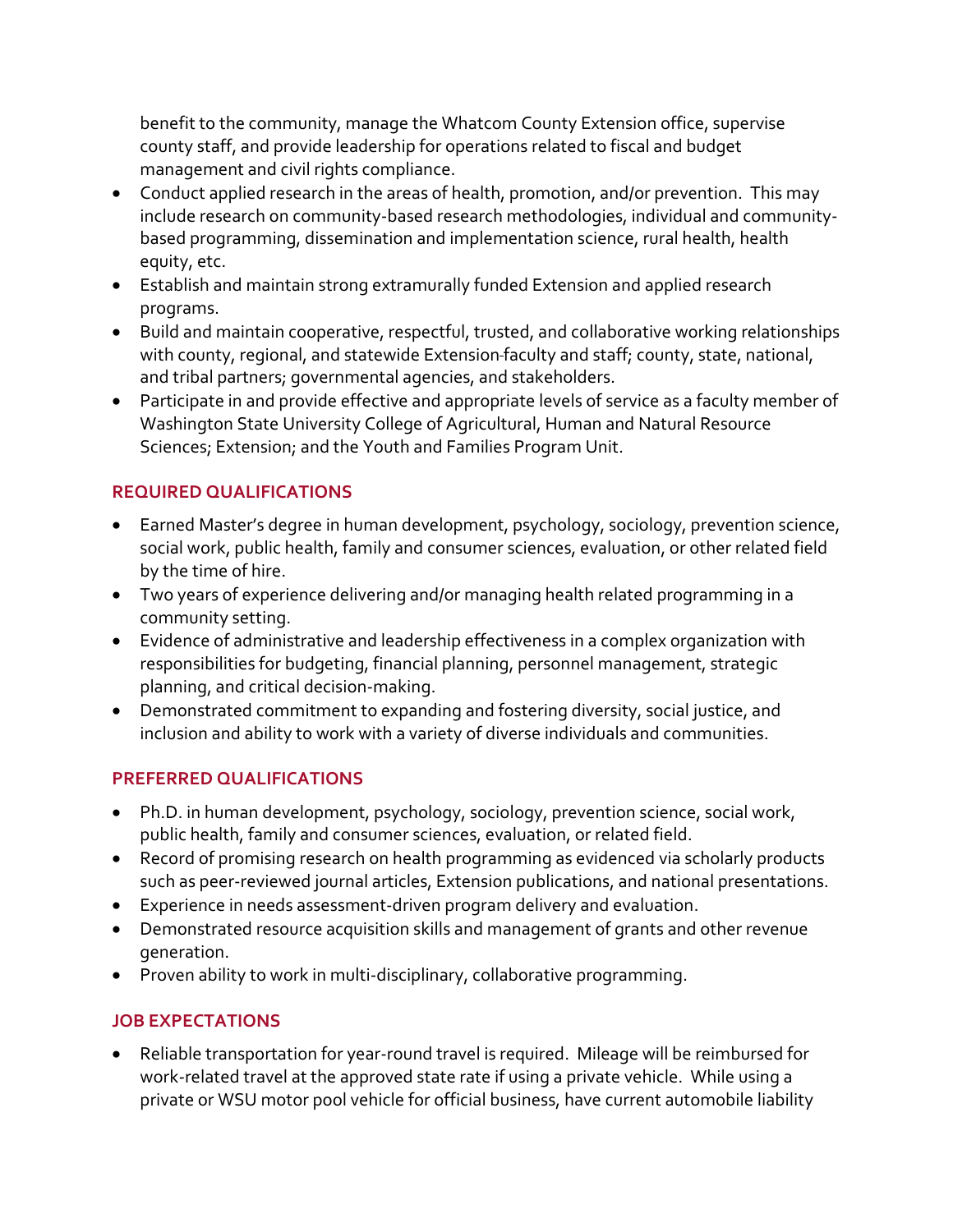insurance (meeting the requirements described in RCW46.30.020 and RCW 46.29.090) and possess a valid driver's license.

- This position works as a member of a multi-disciplinary team of Extension educators and support staff in county Extension offices as well as department-based Extension specialists and researchers.
- Extension faculty members are hired into the organization. It is possible that future circumstances may require relocation.
- Understand and carry out the principles and specific requirements of the Civil Rights Act of 1964, the Americans with Disabilities Act, the Affirmative Action Plan, and all pertinent rules and regulations.
- Employment is contingent upon a successful background check and verification of COVID vaccination status per Washington State mandate

#### **SALARY**

Salary is commensurate with available funding and the candidate's academic and professional qualifications. View the **HRS Benefits website** for details on competitive benefits available.

### **APPLICATION PROCESS**

Application screening begins June 10, 2022 and will continue until the position is filled. Apply a[t https://hrs.wsu.edu/jobs/.](https://hrs.wsu.edu/jobs/) Applications must include the following materials:

- 1) Cover letter addressing how your experience meets the required and preferred qualifications for the position,
- 2) Current Curriculum Vitae,
- 3) Statement on contributions to diversity, equity, and inclusion as they relate to the university, college, and program unit mission and vision, and
- 4) Names and contact information for three professional references.

For questions about the position, contact Lee Anne Riddle, Search Committee Chair at [lriddle@wsu.edu](mailto:lriddle@wsu.edu) or 509.358.7548.

#### **LOCATION**

The WSU Whatcom County Extension Office is located in Bellingham, Washington. Less than 20 miles south of Canada, Bellingham is home to approximately 82,000 people. Bellingham is a harbor town and transportation center connecting Seattle and Vancouver with the San Juan Islands and Alaska. To learn more about Bellingham, visit: [https://bellingham.com/about](https://bellingham.com/about-bellingham/)[bellingham/.](https://bellingham.com/about-bellingham/)

#### **EXTENSION YOUTH AND FAMILIES PROGRAM UNIT**

The Extension Youth and Families Program Unit meets community needs by providing community-based programs, conducting applied research, and collaborating with others to create an environment where individuals can thrive in richly diverse communities. Key programmatic areas within the unit include nutrition, food safety, youth and family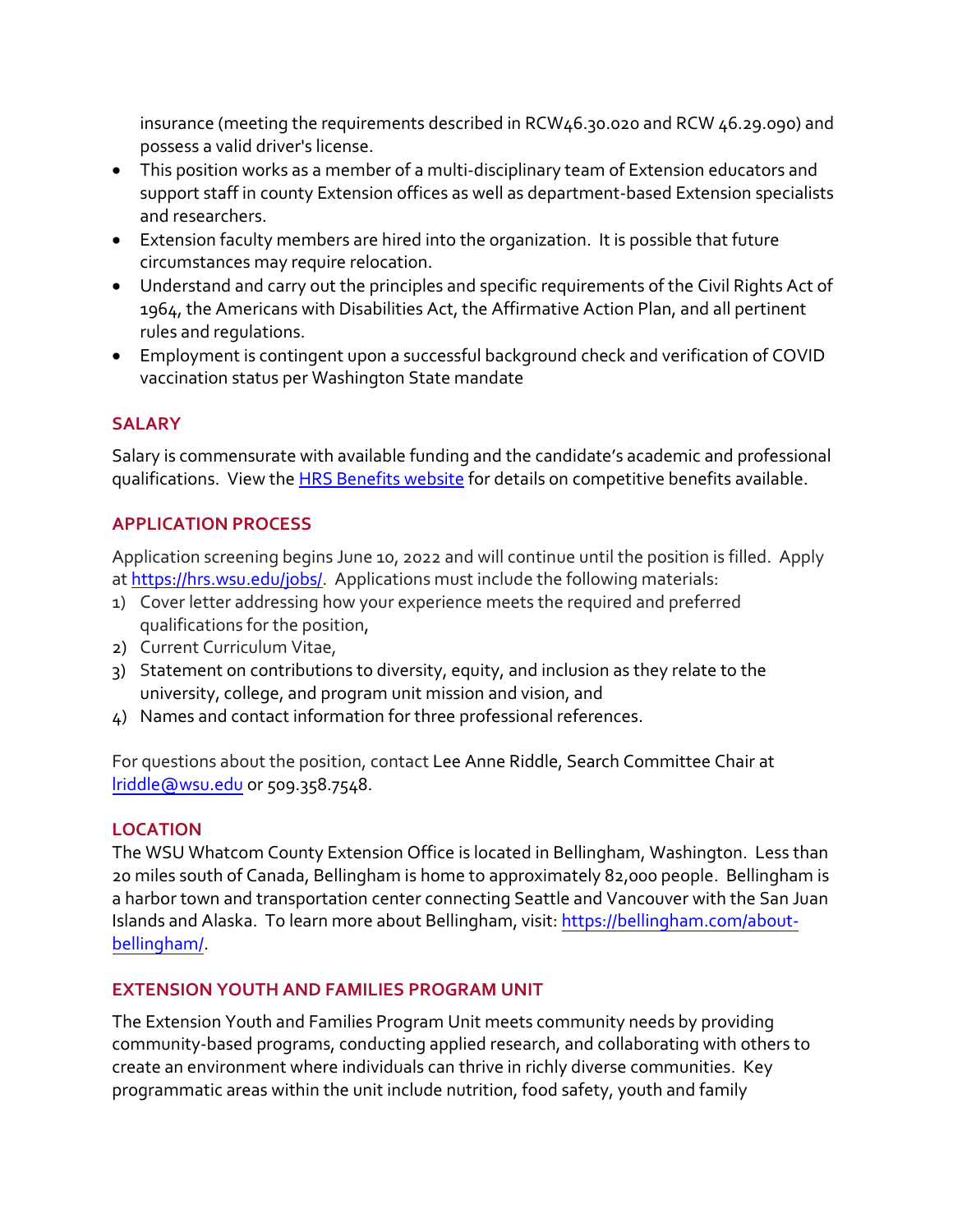development, and health and wellness. The unit is home to 23 faculty and 63 staff and over  $\frac{1}{5}$ million dollars in annual extramural expenditures.

#### **WSU EXTENSION**

With 39 county Extension offices and 1 tribal location throughout the state, WSU Extension is the front door to the University. Extension builds the capacity of individuals, organizations, businesses, and communities, empowering them to find solutions for local issues and to improve their quality of life. Extension collaborates with communities and industries to create a culture of life-long learning and is recognized for its accessible, learner-centered, relevant, high-quality and evidence-based, unbiased educational programs. To learn more about WSU Extension, visit:<https://extension.wsu.edu/about-extension/>

### **COLLEGE OF AGRICULTURAL, HUMAN AND NATURAL RESOURCE SCIENCES**

The College of Agricultural, Human and Natural Resource Sciences (CAHNRS) at Washington State University is an expansive and diverse college that includes 12 academic units, 3 Extension program units, 4 research and extension centers distributed across the state, 13 subject matter centers, and 1 tribal and 39 county Extension offices. CAHNRS fosters disciplines that serve at the interface of scientific discovery and its application to the advancement of society and improvement of the human experience. Our mission is to provide global leadership in discovering, accessing, and disseminating knowledge that contributes to producing a safe, abundant food and fiber supply; promotes the well-being of individuals, families, and communities; enhances sustainability of agricultural and economic systems; and promotes stewardship of natural resources and ecological systems. CAHNRS personnel embrace the opportunity to fulfill the university's land-grant mission by making groundbreaking research discoveries, by utilizing innovative approaches to teaching and learning, and by delivering relevant, progressive extension programs that synergistically generate outcomes that enhance the quality of life for the citizens of Washington State, as well as for people around the globe. For more information, visit [http://cahnrs.wsu.edu.](http://cahnrs.wsu.edu/)

#### **WASHINGTON STATE UNIVERSITY**

Founded in 1890 as Washington's original land-grant university, Washington State University is a comprehensive land-grant university with teaching, research, and Extension missions. WSU has 11 colleges that foster scholarly achievement, and an enrollment of more than 31,159 undergraduate and graduate students on five campuses (Pullman, Spokane, Tri-Cities, Vancouver, and Everett). Additionally, research centers are located throughout the state, extension offices are located in every county, and online degree programs are offered worldwide. Additional information about WSU's statewide locations can be found at [https://wsu.edu/about/statewide/.](https://wsu.edu/about/statewide/) WSU ranks among the top 60 public research universities and is a Carnegie I, Doctoral/Research Extensive University. WSU strongly values diversity among its faculty, staff, and students, and seeks to ensure a welcoming community for all. Further information about WSU can be found a[t www.wsu.edu a](http://www.wsu.edu/)nd [https://wsu.edu/about/facts/.](https://wsu.edu/about/facts/)